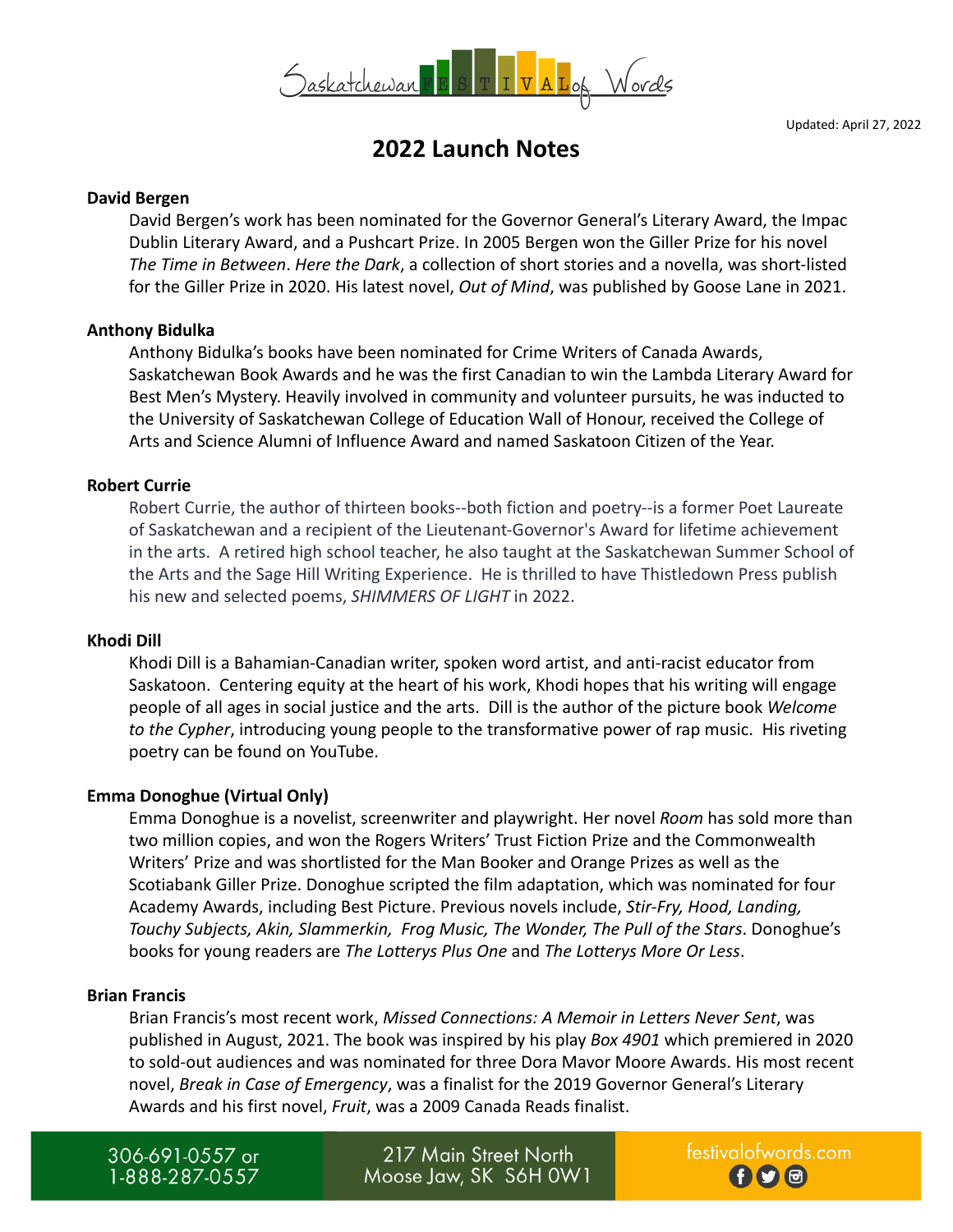

#### **Will Ferguson**

Will Ferguson is a three-time winner of the Leacock Medal for Humour, which includes one for *Beauty Tips From Moose Jaw*. His novel *419* won the 2012 Giller Prize and his most recent novel, *The Finder*, received the 2021 Arthur Ellis Award for Crime Writing. He lives in Calgary.

#### **Tara Gereaux**

Tara Gereaux (Métis-Settler) has published a novel, *Saltus* (Nightwood Editions, 2021) and a novella, *Size of a Fist* (Thistledown Press, 2015), which have been nominated for several Saskatchewan Book Awards, and she's won the City of Regina Writing Award twice. She has an MFA in creative writing, and her writing has appeared in various literary magazines. From the Qu'Appelle Valley, Tara is a descendant of the Red River Métis and a member of the Métis Nation in Saskatchewan.

#### **Michelle Good**

Michelle Good is a Cree writer and a member of the Red Pheasant Cree Nation in Saskatchewan. After working for Indigenous organizations for twenty-five years, she obtained a law degree and advocated for residential school survivors for over fourteen years. *Five Little Indians*, her first novel, is a national bestseller and won the HarperCollins/UBC Best New Fiction Prize, the Amazon First Novel Award, the Governor General's Literary Award and the Rakuten Kobo Emerging Writer Award.

#### **Jerry Haigh**

Jerry Haigh is a Kenya-born, 1965 Glasgow-graduate wildlife veterinarian from Saskatchewan. After university he returned to Africa, where he worked on species ranging from elephants to pelicans. In 1975 he moved with his family from Kenya to Saskatoon and a position at the Western College of Veterinary Medicine in Saskatoon. For a further 34 years he worked with a wide variety of animals including polar bears, moose, caribou and reindeer.

#### **Paul Huebener**

Paul Huebener is an Associate Professor of English at Athabasca University. His latest book, *Nature's Broken Clocks: Reimagining Time in the Face of the Environmental Crisis*, was shortlisted for the 2021 ASLE-UKI Book Prize for Ecological Creative Writing. His previous book, *Timing Canada*, was a finalist for the Gabrielle Roy Prize. He is currently studying sleep, and he tries to conduct research for eight hours every night.

#### **Warsha Mushtaq**

Warsha Mushtaq is a writer, poet, environmentalist, and amateur astronomer. An avid climate activist, she has experience speaking, organizing, and leading at the local, state, national and international levels. Saskatchewan Youth Poet Laureate 2021-22 and passionate activist on the International Youth Council for Earth Guardians, she hopes to use her passion for regenerative initiatives, storytelling, and climate justice to examine anti-colonial, feminist, scientific, artistic, and diasporic relationships against the backdrop of unprecedented ecological collapse.

306-691-0557 or 1-888-287-0557

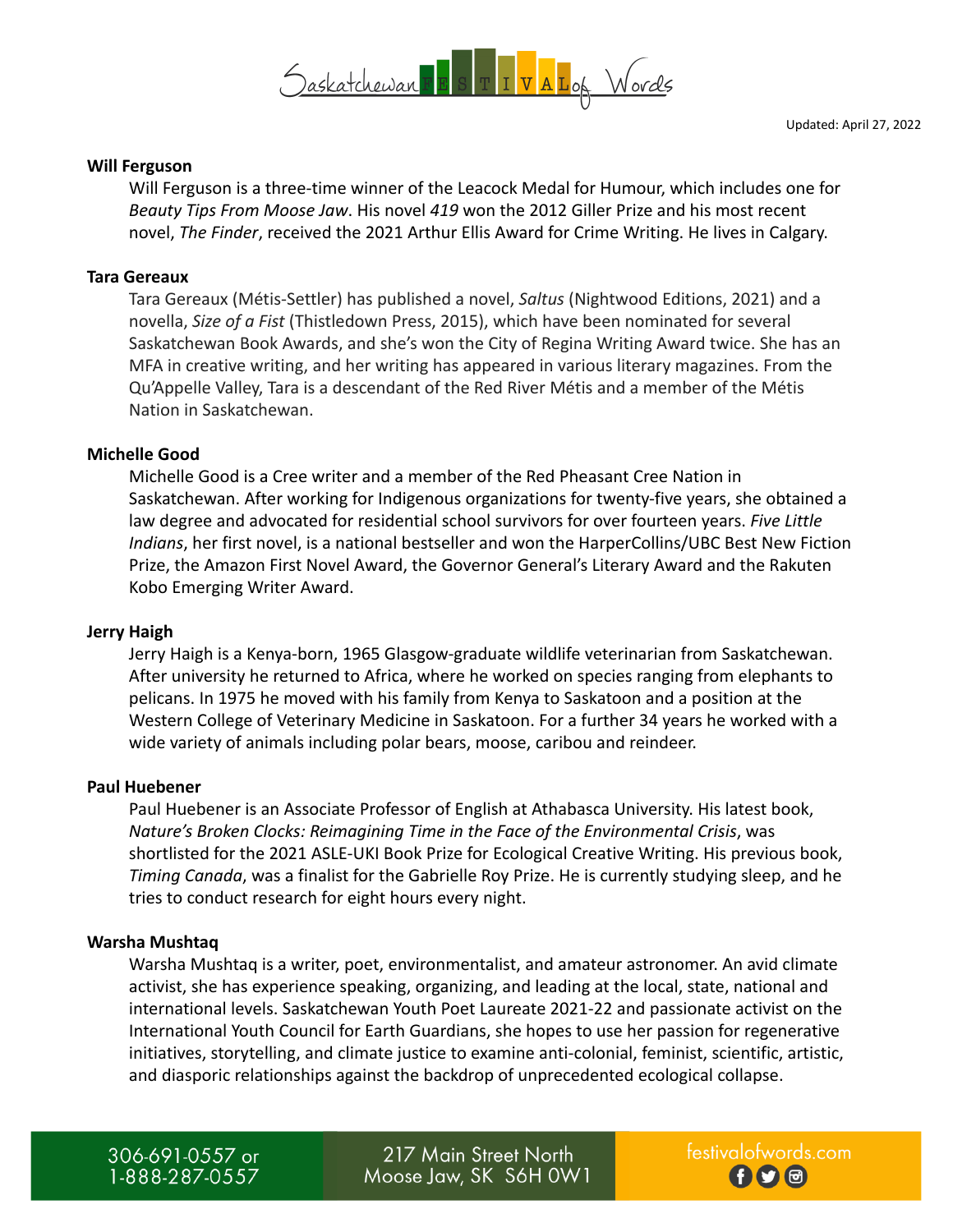

#### **Zarqa Nawaz**

Updated: April 27, 2022

Zarqa created the international CBC comedy series, *Little Mosque on the Prairie*, the world's first sitcom about a Muslim community living in the west. Zarqa's memoir, *Laughing All the Way to the Mosque* appeared on the bestseller list of the Globe and Mail and her first novel *Jameela Green Ruins Everything* is being published by Simon & Schuster and her CBC Gem series entitled *ZARQA*, comes out on May 13th.

## **Jason Purcell**

Jason Purcell is a writer and musician from amiskwaciwaskahikan, Treaty 6 (Edmonton, Alberta), where they are also the co-owner of Glass Bookshop. As a chronically ill writer, Jason writes at the intersection of queerness and illness and is the author of the chapbook *A Place More Hospitable* (Anstruther Press). *Swollening* is their first full-length collection.

## **Patricia Robertson**

Patricia Robertson's new fiction collection, *Hour of the Crab*, has been described as as "electrifying," "unsettling," and "uncanny." Author Wayne Grady says, "Her stories re-align what we think we know about the world—they are that good." Robertson's first collection, *City of Orphans*, was shortlisted for B.C.'s Ethel Wilson Fiction Prize. Born in the UK, she now finds herself in Winnipeg. She writes with one foot planted firmly in this world and the other somewhere else.

## **Scarrow, Kristine (Teen Writing Experience Instructor)**

Kristine Scarrow is the author of the young adult novels *The 11th Hour, If This Is Home, Throwaway Girl,* and her newest release *The Gamer's Guide to Getting the Girl,* all published by Dundurn Press. She teaches writing and journalling as a healing art in the community, as well through her work as the writer-in-residence at St. Paul's Hospital in Saskatoon.

#### **Wayne Simpson**

Wayne Simpson is an author and professional photographer based in Elora, ON. Determined to tell meaningful stories through portraiture, Wayne prides himself on being true to his subjects as he combines art and compassion together as one. Simpson's ultimate goal is to create images that evoke emotion and a sense of mystery. While his niche lies in portraiture and landscape photography, his versatility as a photographer carries into his commercial work and event photography, making his style distinctive in the industry. As an educator, Simpson conducts portrait and landscape photography workshops throughout Canada.

#### **Theressa Slind**

Theressa Slind is the author of *Only If We're Caught*, a collection of short fiction which was published by Thistledown Press in 2021. Her writing has appeared in Grain, Prairie Fire, The Malahat Review, The New Quarterly, and elsewhere. She lives and works as a librarian in Saskatoon.

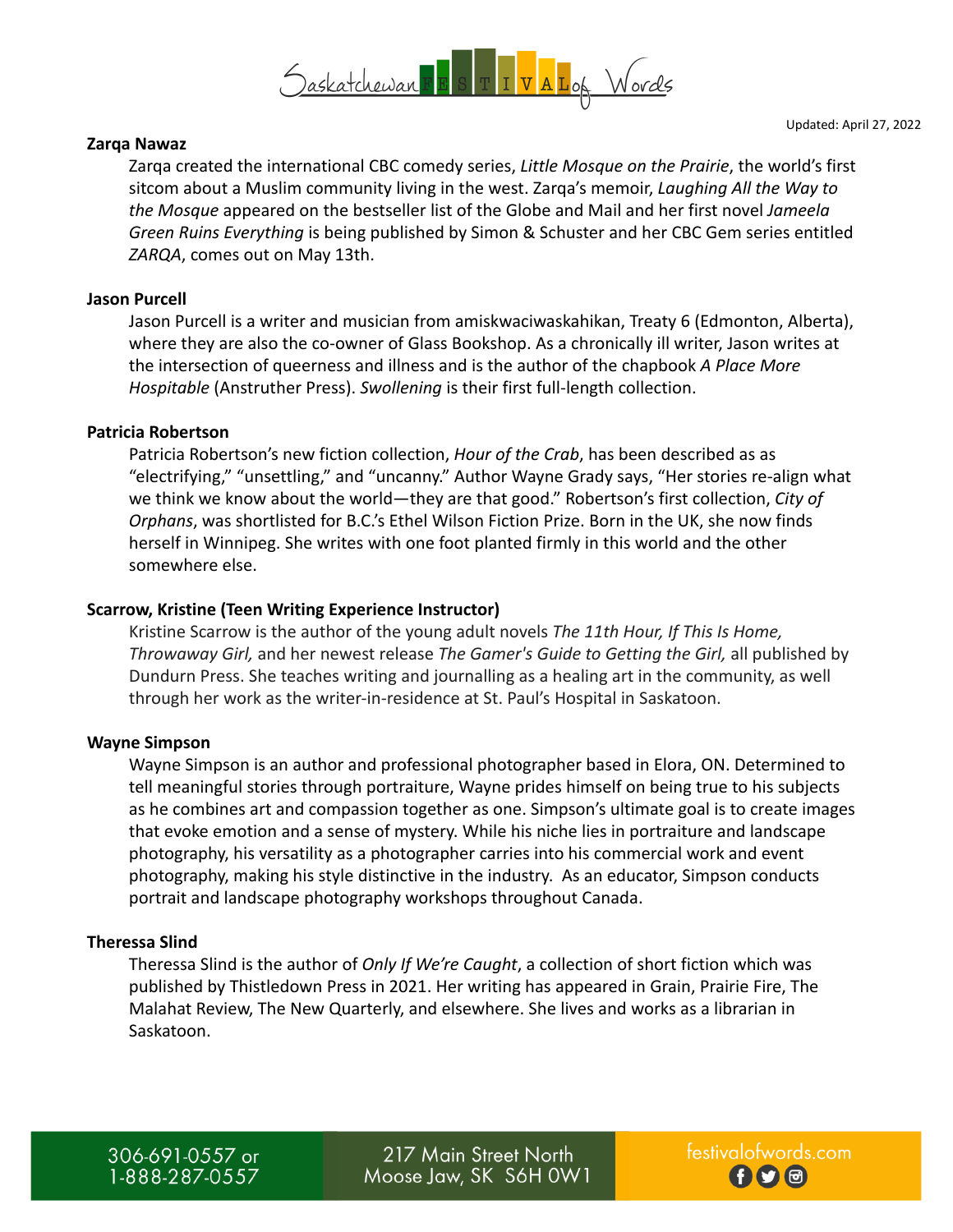

### **Kai Cheng Thom**

Kai Cheng Thom is a writer, performer, lasagna lover and wicked witch based in Toronto/tkaronto. She is the author of five award-winning books in various genres, including the children's book *From the Stars in the Sky to the Fish in the Sea*, which was featured on Julie's Library, a podcast hosted by Dame Julie Andrews. Kai Cheng is the winner of several literary awards, including the Stonewall Honor Book Award and the Publishing Triangle Award.

## **Daniel Scott Tysdal**

Daniel Scott Tysdal is the ReLit Award–winning author of the short story collection *Wave Forms and Doom Scrolls* (Wolsak and Wynn), three books of poetry, the poetry textbook *The Writing Moment: A Practical Guide to Creating Poems* (Oxford University Press), and the TEDx talk "*Everything You Need to Write a Poem (and How It Can Save a Life)*." He teaches at the University of Toronto Scarborough.

#### **katherena vermette**

katherena vermette (she/her/hers) is a Red River Métis (Michif) writer from Treaty 1 territory, the heart of the Métis Nation. She received the Governor General's Literary Award for Poetry for her first book, *North End Love Songs* (The Muses' Company). Her second novel, *The Strangers* (Hammish Hamilton) won the Atwood Gibson Writers Trust Fiction Prize and was named Chapters Indigo's Book of the Year 2021. It was also longlisted for the Giller Prize.

#### **Kevin Wesaquate**

Kevin Wesaquate. Multi-Disciplinary Indigenous Arts Leader at SCYAP. He is the founder of the Indigenous Poetry Society and has hopes of building an increasing community of spoken word artists. His work has led to community initiatives like planting misaskwatomina shrubs near downtown Saskatoon. A collection of paintings that were created by Kevin Wesaquate still hang at the Saskatchewan Polytechnique Adult Education building.

#### **Lisa Bird Wilson**

Lisa Bird-Wilson is a Métis and nêhiyaw writer whose work appears in literary magazines, newspapers, and anthologies across Canada. She is chair and founding board member of the Ânskohk Indigenous Literature Festival. Lisa lives in Saskatoon and is the Executive Director of the Gabriel Dumont Institute, Canada's first Métis post-secondary education and cultural institute. Her latest novel, *Probably Ruby*, is published in Canada by Doubleday (2021) and in the USA by Hogarth/Random House (2022).

#### **Evan Winter**

Evan Winter, winner of the Reddit/Fantasy Award for Best Debut Fantasy Novel, is a Barnes & Nobles, Amazon, and Locus best-selling author of speculative fiction. His debut novel, *THE RAGE OF DRAGONS*, is the opening to an epic fantasy quartet that TIME magazine named one THE 100 BEST FANTASY BOOKS OF ALL TIME, and its sequel has received starred reviews from Publishers Weekly, Library Journal, and Booklist.

306-691-0557 or 1-888-287-0557

217 Main Street North Moose Jaw, SK S6H 0W1 Updated: April 27, 2022

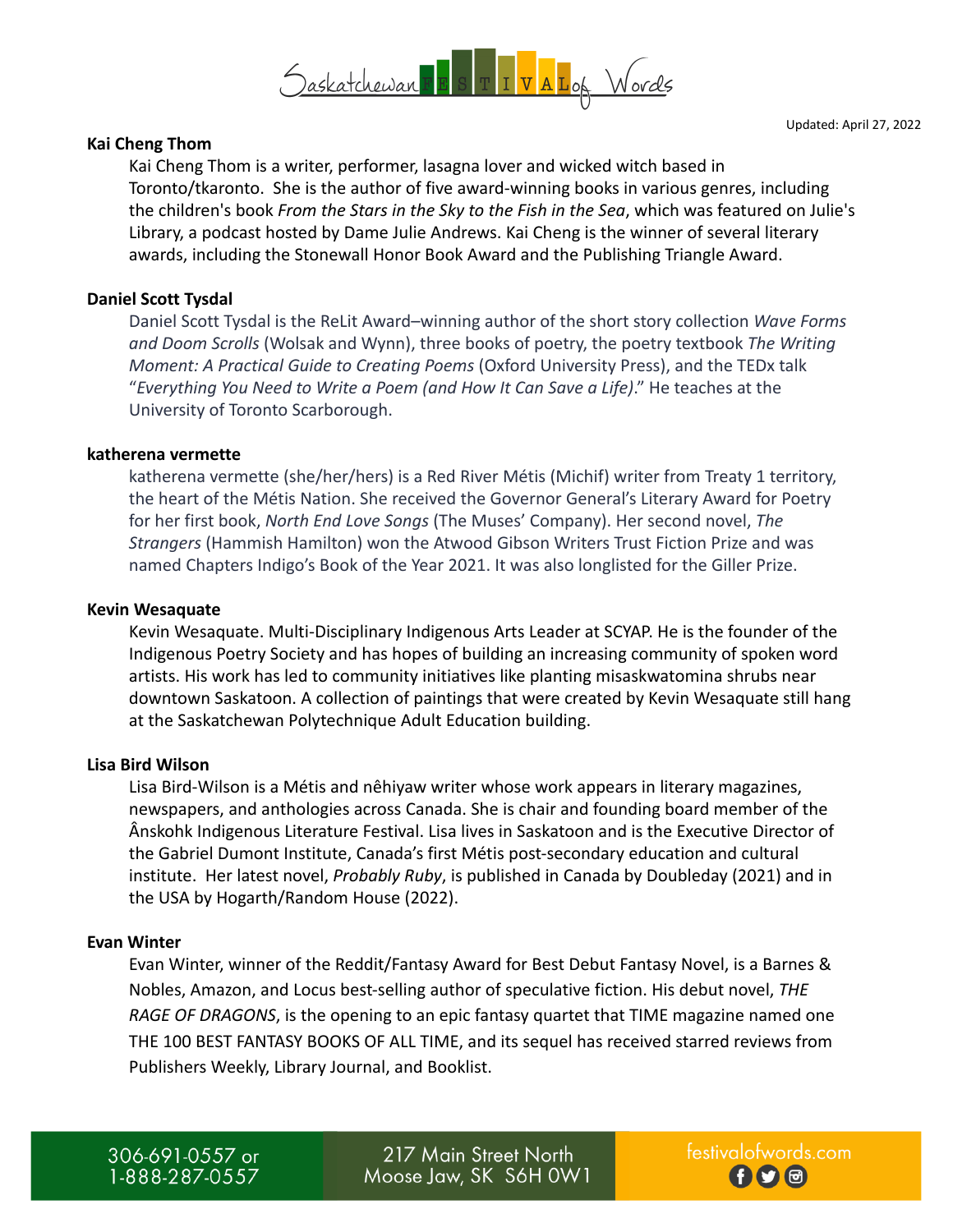



## **Brandon Wint**

Brandon Wint is a poet, spoken word artist and multi-disciplinary collaborator based in western Canada. He is presently the artistic director of Tree Reading Series. Brandon is the author of one collection of poetry, Divine Animal (Write Bloody North 2020), and several albums, including the recently-released Freedom Journal: Antidotes to Violence.

# **Workshops | Thursday, July 14**

**Poetry and Watercolour Workshop with Kevin Wesaquate** (\$25 - Not included in Pass)

9:00AM - 12:00PM | North Studio, Moose Jaw Cultural Centre

Sponsored by Moose Jaw Cultural Centre

Join Kevin Wesaquate as he takes attendees through a workshop illuminating the connection between art and poetry.

## **Short Film Writing Workshop with Daniel Scott Tysdal** (\$25 - Not included in Pass)

1:00PM - 4:00 PM | Taylor Room, Moose Jaw Public Library

Sponsored by Saskatchewan Writers Guild

Daniel Scott Tysdal leads attendees through the basics of writing 10-minute scripts and what we can do with them in this introduction to writing short film scripts.

# **Breathing Life into Characters with Michelle Good** (\$25 - Not included in pass)

1:00PM - 4:00 PM | South Room, Moose Jaw Public Library

Sponsored by Saskatchewan Writers Guild

What makes characters compelling? Is it relatability? Mystery? Complexity? Incongruity? All of the above? Conversely, what makes a character forgettable? In this masterclass, we will consider some forgettable and unforgettable characters and what combination of factors made them so.

# **Science, Art, Exploration and Writing with Warsha Mushtaq** (\$25 - Not included in pass)

1:00PM - 2:00 PM | TBA

Sponsored by Saskatchewan Writers Guild

This workshop will draw connections between art and science, explore creativity and imagination, and open participants' eyes to the wonders of the natural world. Guided by storytelling, going out into nature and engaging in quick-writes inspired by observations of the natural world and astrophotography, and exploring ideas from the philosophy of science to ask big questions at the end of the experience.

Behind poems and stories are questioning minds. The works of poets have a refreshing clarity: they probe and seek answers with eyes wide open. I've loved to write since childhood because I'm fascinated by how writers conjure entire universes and capture the inexplicable beauty of life. Like scientists, writers make observations of "quantitative" and "qualitative" kind to investigate the complexity and beauty of the world.

306-691-0557 or 1-888-287-0557

217 Main Street North Moose Jaw, SK S6H 0W1 festivalofwords.com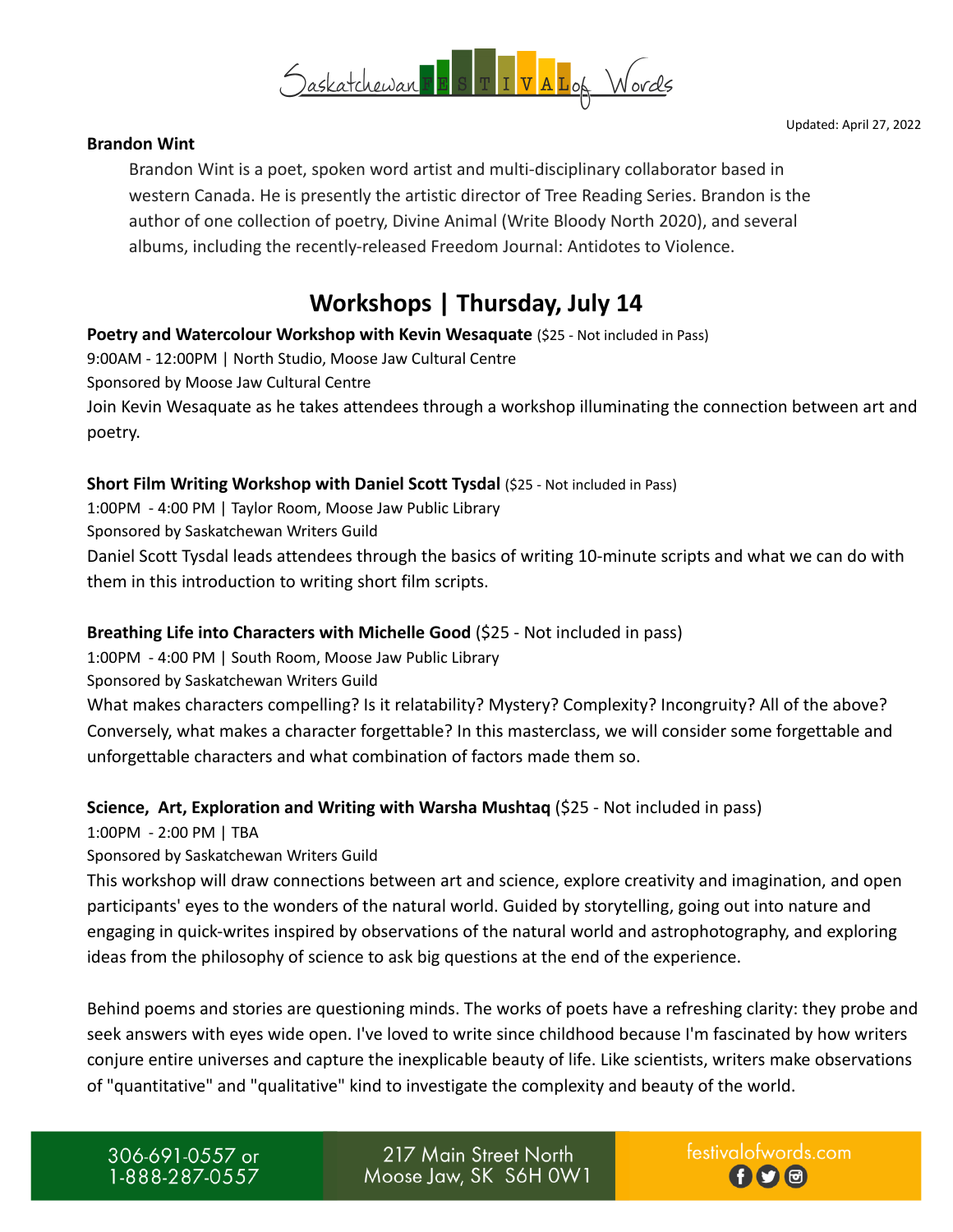

Updated: April 27, 2022

# **Youth Events**

# **Kids Ink with Khodi Dill** (FREE - Registration Required) July 14 | 9:00AM - 11:00AM | Taylor Room, Moose Jaw Public Library Khodi Dill runs through the basics of spoken word poetry with kids ages 10 - 15 in this free workshop.

## **Storytime for Little Ones with Kai Cheng Thom** (FREE)

July 14 | 10:00AM - 11:00AM | Library Front Lawn Ages 4+

## **Teen Writing Experience with Kristine Scarrow** (FREE - Apply Now)

July 11-15 | Online Only | Sponsored by SGI Kristine Scarrow is back for an exciting week of in depth look into the writing process. This week long workshop finishes with an online session at the Festival where students read their work.

# **Features**

## **Great Big Book Club** (\$25 - Registration Required)

July 14 | 1:00PM - 4:00PM | South Room, Moose Jaw Public Library An open discussion of katherena vermette's book The Strangers followed by a discussion with katherena vermette.

## **Film: Scarborough** (\$10 - Included in Pass)

July 14 | 2:00PM | Mae Wilson Theatre, Moose Jaw Cultural Centre Sponsored by DL Solutions

In Scarborough, 3 kids struggle to rise above a system that consistently fails them. A film based on the award-winning book by Catherine Hernandez.

## **Readception** (\$20 - Included in Pass)

July 14 | 7:00PM | Mae Wilson Theatre, Moose Jaw Cultural Centre This event is a sneak peek at the rest of the weekend! It features desserts and mini readings from Evan Winter, Jerry Haigh, Patricia Robertson, Lisa Bird Wilson, and Robert Currie. Doors open at 6PM.

## **Saskatchewan Writers Guild Reception** (FREE)

Following Readception | Lobby, Moose Jaw Cultural Centre End the evening with hors d'oeuvres and cocktails with the Saskatchewn Writers Guild. Chat with fellow book lovers and friends.

306-691-0557 or 1-888-287-0557

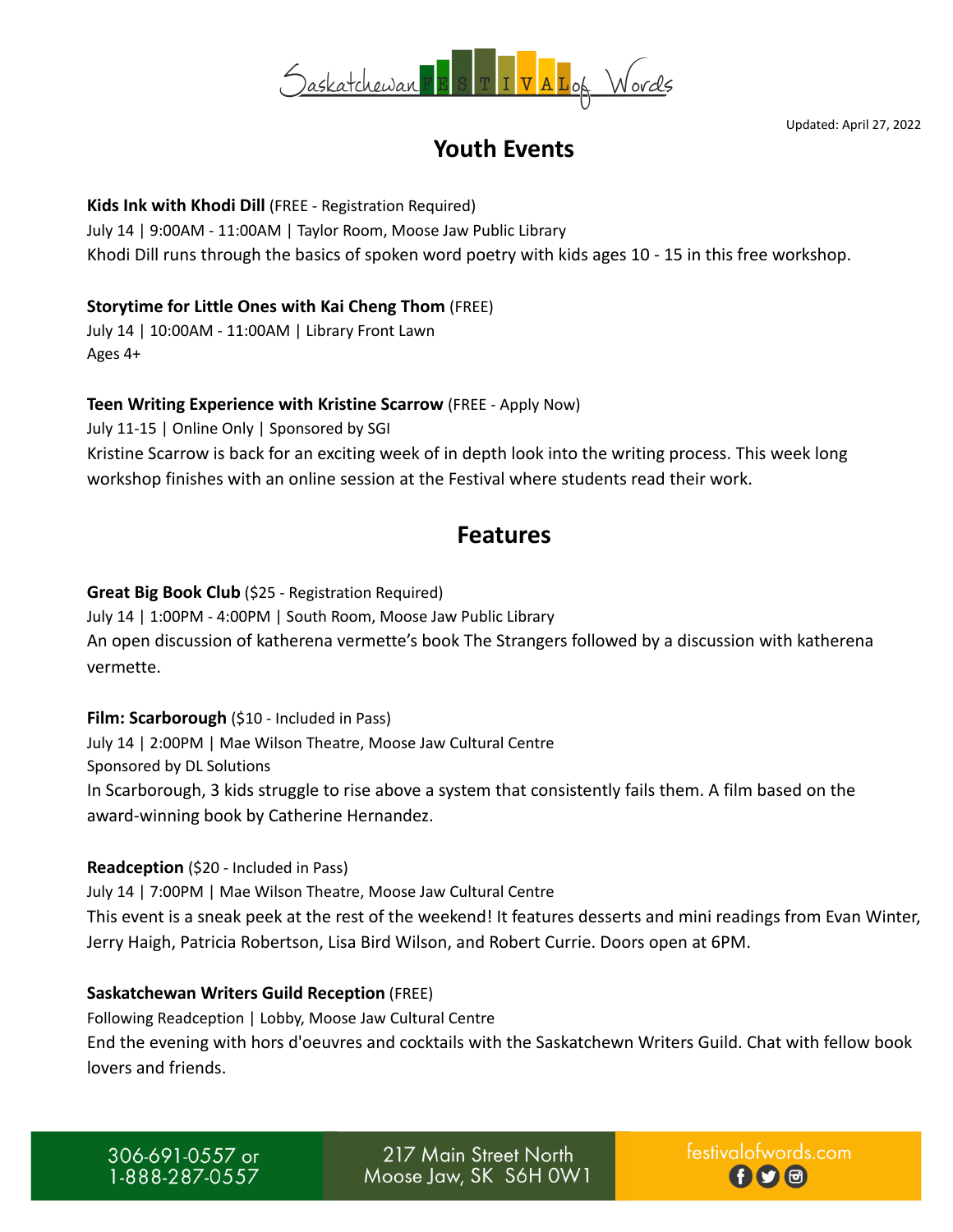

Updated: April 27, 2022

## **Emma Donoghue Interview** (\$15 - Included in Pass)

July 15 | 4:00PM | Mae Wilson Theatre, Moose Jaw Cultural Centre Emma Donoghue joins us virtually with a special interview. Moderator TBA.

**Trivia Night** (\$25 - Not included in Pass) July 15 | 6:00PM, Doors open at 5:30PM | Bobby's Place Trivia night returns with a fish and chip dinner.

## **Spoken Word Showcase** (Entry by Donation)

July 15 | 8:30PM | Mae Wilson Theatre, Moose Jaw Cultural Centre This is a special event showcasing some of our favourite spoken word artists including Brandon Wint, Janelle Pewapsconias, Khodi Dill, and Kai Cheng Thom. Hosted by Cat Abenstein.

## **Climate to Change: Inspiration and Conservation** (\$15 - Included in Pass)

July 16 | 4:00PM | Mae Wilson Theatre, Moose Jaw Cultural Centre Featuring Warsha Mushtaq, Paul Huebener, and Jerry Haigh, this panel goes through how these writers were inspired to talk about conservation and what they see for the future.

## **Thistledown Press Book Launch** (FREE)

July 16 | 5:00PM | Mae Wilson Theatre, Moose Jaw Cultural Centre Thistledown Press is launching three special books by authors: Rita Bouvier, Lee Gowan, and Katherine Walker

## **Concert: Don Amero** (\$25 - Included in Pass)

July 16 | 7:30PM | Mae Wilson Theatre, Moose Jaw Cultural Centre

Last fall, Amero delivered his latest EP *Nothing Is Meaningless*, featuring the previously released 'You Can't Always Be 21' – skyrocketing his profile as he made appearances on The Marilyn Denis Show, ET Canada, Etalk, Your Morning, the CCMA Awards national broadcast and more, and he recently competed as a semi-finalist in the 2020/2021 SiriusXM Top of the Country competition in partnership with the CCMA. As the host of the 2021 MCMA Awards, Amero also took home three of the biggest awards of the evening; "Male Artist of the Year", "Interactive Artist, Duo or Group of the Year" and "Dauphin's Countryfest Festival Or Event of the Year" for his Amero Little Christmas Live @ The Burton Cummings Theatre (Live Stream).

## **Sunday Breakfast and Panels** (\$30 - Included in Pass)

July 16 | 9:00AM - 12:00PM | Moose Jaw Cultural Centre

## **Breakfast | 9:00AM - 10:00AM | Lobby**

Pick up individually packed breakfasts, enter our draws, and chat about your weekend with fellow attendees. **Cover to Cover: A Closer Look at Publishing | 10:00AM - 10:50AM | Mae Wilson Theatre**

Look behind the scenes and authors talk about their publishing journeys. Featuring Evan Winter, Kai Cheng Thom, Wayne Simpson, and Jason Purcell. Moderator TBA.